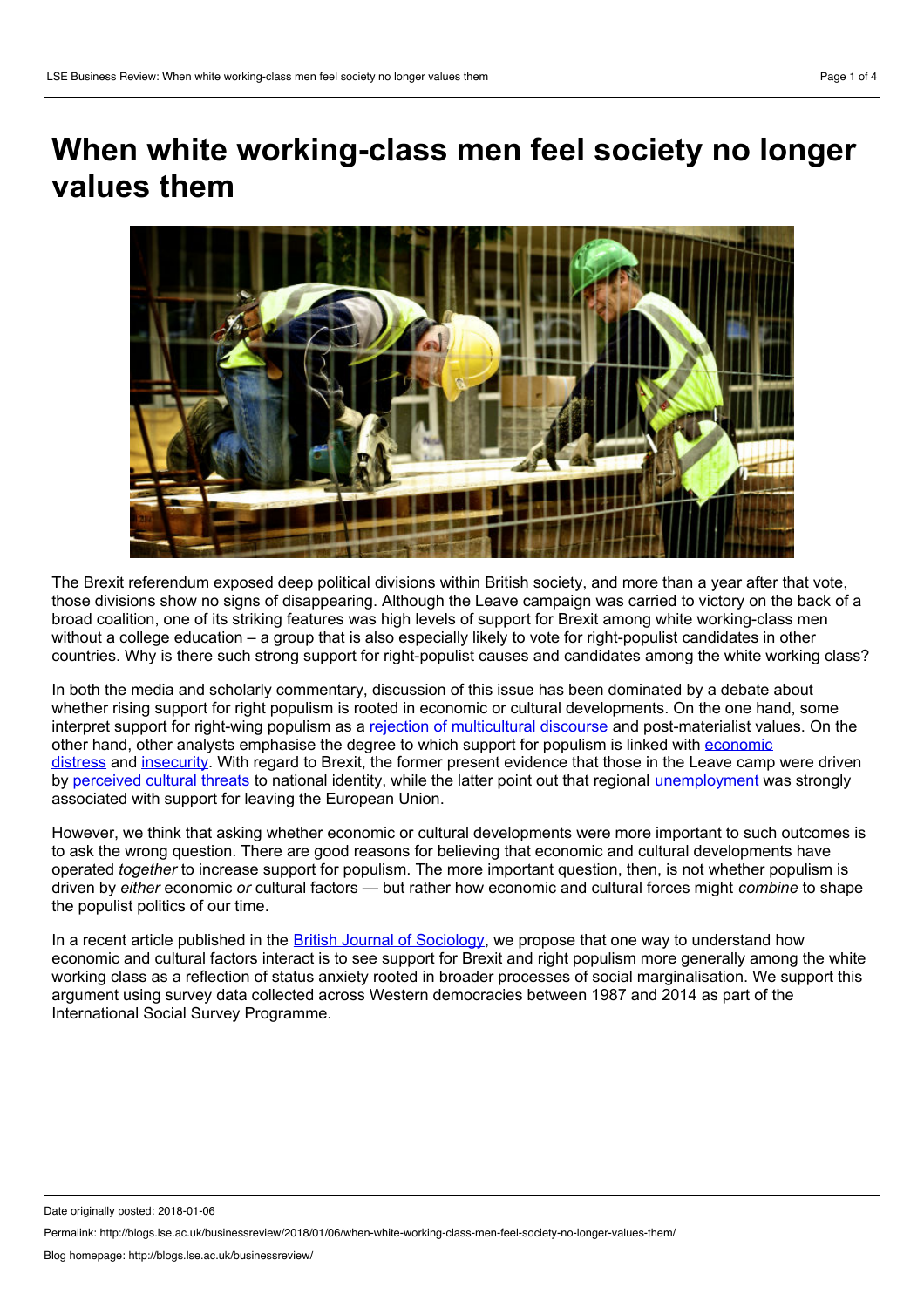Our focus is on subjective social status, namely, a person's sense that they are accorded the social respect or status associated with full membership in society. There are good reasons for thinking that economic and cultural developments have combined to depress the subjective social status of white working-class men. Since social status is typically conferred by levels of income and the quality of one's occupation, shifting patterns of [employment](http://cep.lse.ac.uk/pubs/download/dp1026.pdf) that have eliminated well-paid, medium-skill jobs and forced many men into more precarious positions may well have undercut their own sense of where they stand in society. At the same time, shifts in cultural frameworks, marked by an increasing emphasis in mainstream discourse on racial and gender equality, may have threatened the subjective social status of any who may have relied on the [notion](https://scholar.harvard.edu/lamont/files/m.lamont-v.molnar-the_study_of_boundaries.pdf) that they were white or male to underpin their own sense of social standing.

Thus, economic and cultural developments happening independently of each other may have combined to have *additive* effects on the social status of some groups. But there may also be *interactive* effects at work here. For instance, movement toward a knowledge economy has increased the demand for highly-skilled workers and the wage premium to college degrees, putting people without such a degree at an economic disadvantage. But, as more people acquire such degrees, the social esteem accorded those who lack one may wellhave fallen. In this case, a particular set of economic developments sets in motion changes in cultural frameworks that multiply the effects.

If these conjectures are correct, we should expect to see some decline in the subjective social status of men without a college education over the past few decades, and that is what we find in this study of twelve developed democracies. We measured social status using a question that asked survey respondents to place themselves on a social ladder reflecting whether they were closer to the top or bottom of society. In almost every country within our sample, men without a college education reported lower levels of relative social status in 2014 than they did two or three decades before. These declines were modest but remarkably consistent.

**Figure. The relative social status of men without a college education circa 1990 and 2014**

Date originally posted: 2018-01-06

Permalink: http://blogs.lse.ac.uk/businessreview/2018/01/06/when-white-working-class-men-feel-society-no-longer-values-them/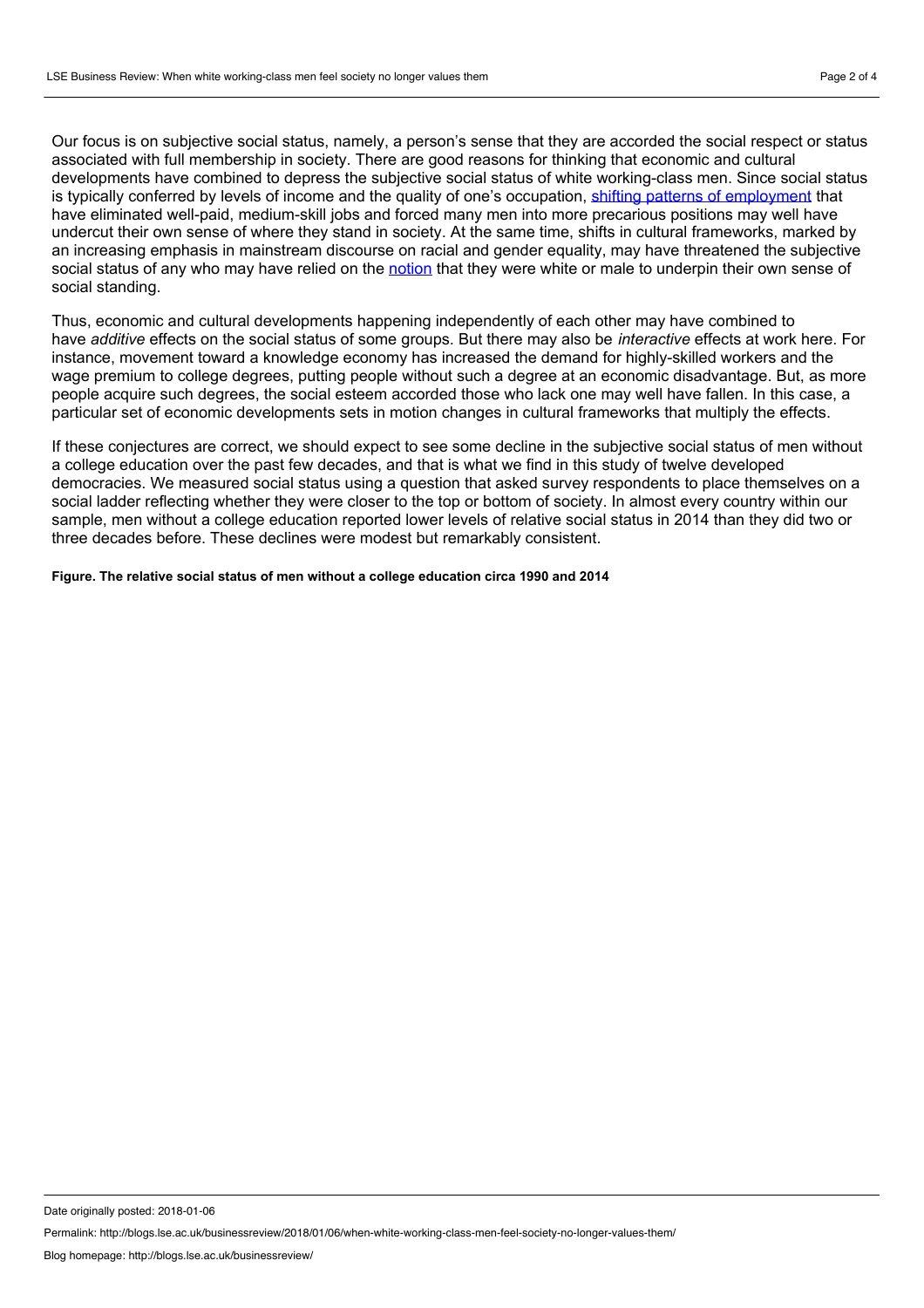

Date originally posted: 2018-01-06

Permalink: http://blogs.lse.ac.uk/businessreview/2018/01/06/when-white-working-class-men-feel-society-no-longer-values-them/